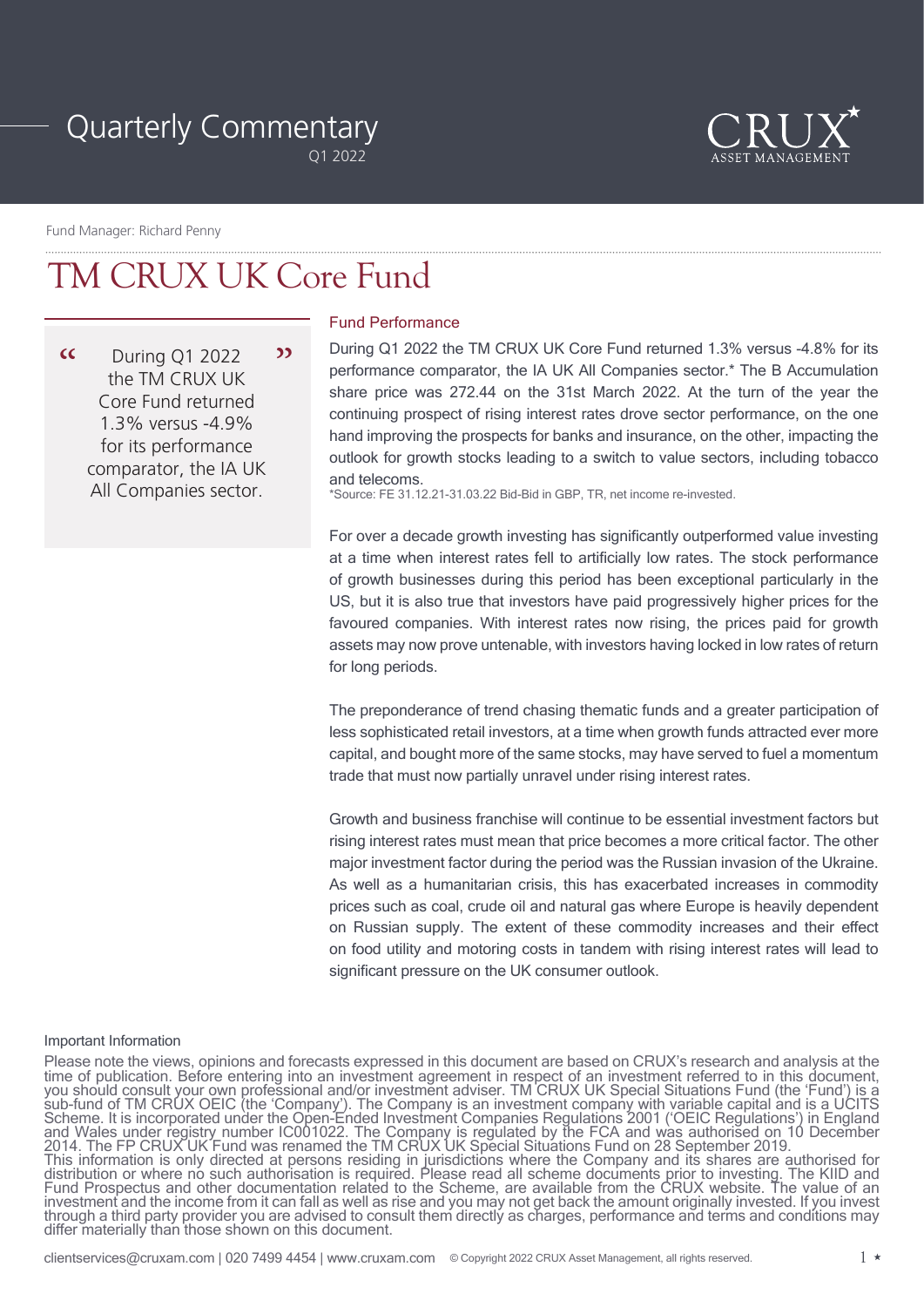

The combined effect of rising rates and commodity prices have been positive for oil and gas, mining, defensive and banks shares. Share prices of the more cyclical sectors such as industrials, retail and housing have been heavily hit. These sector biases were broadly positive for the fund, which is overweight banks and defensives and underweight cyclical stocks. Stock performance mirrored the big sector themes. Winners came from the banking sector with HSBC and Standard Chartered standout performers. The increase in commodity prices were positive for Shell, mining royalty company Anglo Pacific and copper miner Antofagasta.

**" CShell's exposure to \*\***<br>liquified natural gas liquified natural gas and deep-water oil, gives the business higher gearing into current trends of increasing oil and gas prices, providing a stronger business case.

## Attribution Stock Level Q1 2022

| <b>Top 5 Contributors</b>      | <b>Bottom 5 Contributors</b> |
|--------------------------------|------------------------------|
| Standard Chartered +0.94       | Barclays -0.90               |
| Anglo Pacific Group +0.92      | AB Foods -0.88               |
| Shell $+0.86$                  | Sage -0.71                   |
| <b>HSBC +0.84</b>              | Next -0.63                   |
| British American Tobacco +0.79 | Cazoo Group -0.57            |

Source: Stat Pro

#### **Transactions**

During the quarter we switched our main oil exposure from BP to Shell. Shell's exposure to liquified natural gas and deep-water oil, gives the business higher gearing into current trends of increasing oil and gas prices, providing a stronger business case. This has proved to be a fortuitous switch as BP has suffered more post switch from its Russian exposure.

Throughout the quarter we completed the sale of Burberry, the shares at this point had held up well when other more domestically focussed retailers had been particularly poor, we used the proceeds to start a position in Glencore.

We also added holdings in FD Tech and Inchcape to the Fund. First Derivatives Technology is a Northern Irish IT services business with a substantially undervalued US software subsidiary. We believe the potential of this is substantially overlooked by UK investors. The investment case was further reinforced asthe KX software division which produces Time series database software for investment banks has recently signed a high impact partnering deal with Microsoft Azure. We believe this division based in Palo Alto, whilst not appreciated by the UK market is comparable to US companies such as Confluent Inc, Databricks and Mongo DB. Another new position this quarter was Inchcape. Inchcape is transitioning from a forecourt motor retailer to a global distributor of vehicles. The change of business model is positive for return on capital and the business looks to have strong medium-term growth at an attractive price.

#### Important Information

Please note: Due to rounding the figures in the holdings breakdown may not add up to 100%. Unless otherwise indicated all figures are sourced from Financial Express, Datastream, State Street and CRUX Asset Management Ltd. Third party data is believed to be reliable, but its completeness and accuracy is not guaranteed.

This document has been approved under Section 21 of the Financial Services and Markets Act 2000 by CRUX Asset Management Ltd. This document is issued by CRUX Asset Management Ltd which is registered in England and Wales (Company no. 08697189) and whose registered address is 48 Pall Mall, London, SW1Y 5JG. It is authorised and regulated by the Financial Conduct Authority (FRN 623757). These figures refer to the past and past performance is not a reliable indicator of future results. The Authorised Corporate Director is Thesis Unit Trust Management Limited, Exchange Building, St John's Street, Chichester, West Sussex, PO19 1UP. Authorised and regulated by the Financial Conduct Authority.

clientservices@cruxam.com | 020 7499 4454 | www.cruxam.com © Copyright 2022 CRUX Asset Management, all rights reserved. 2 \*